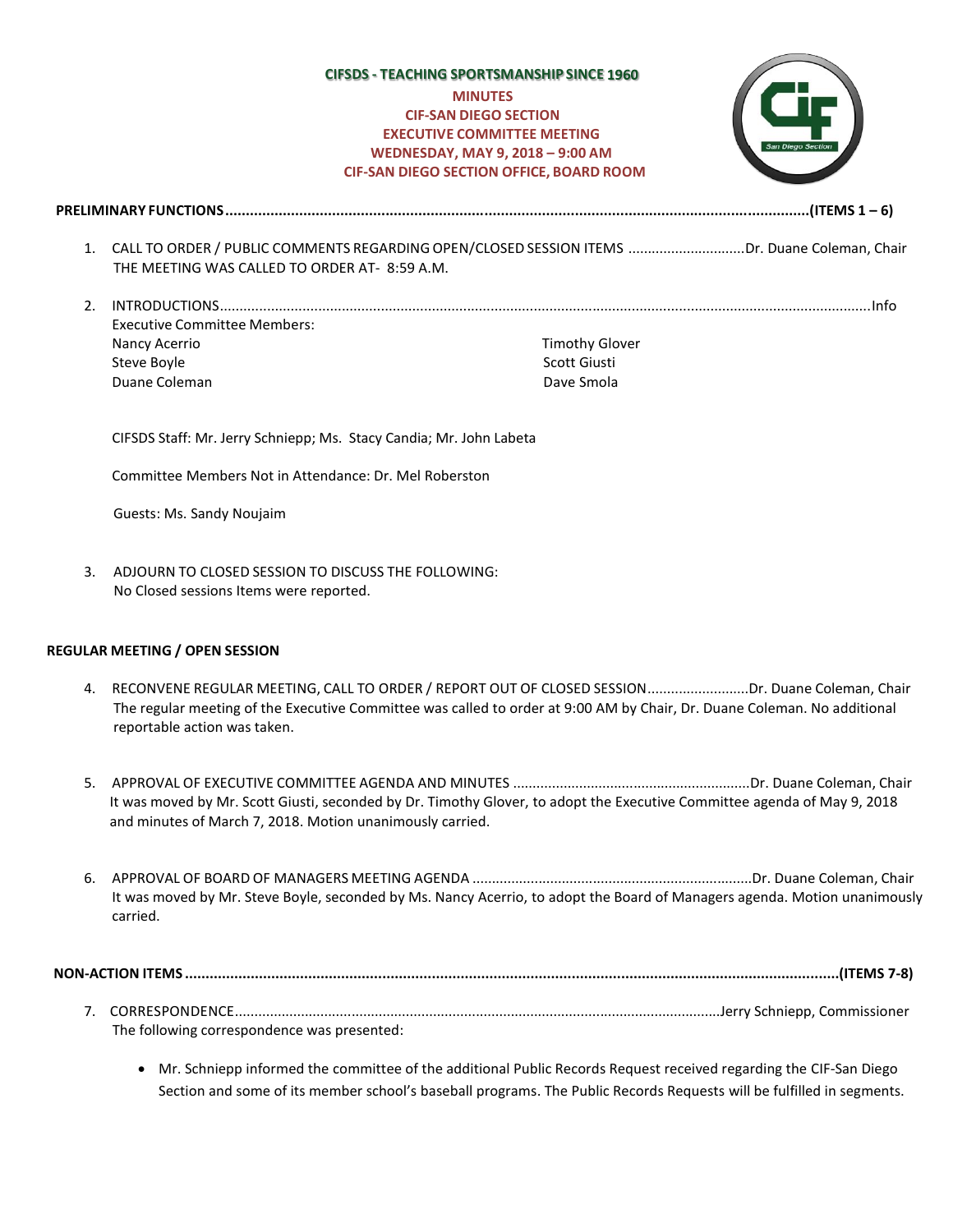- 8. COMMISSIONER'S REPORT.................................................................................................................Jerry Schniepp, Commissioner
	- Mr. Schniepp presented the committee with the information of the expense report of the CIFSDS.
	- Mr. Schniepp informed the committee of the selection of the eleven (11) CIF Lifetime Pass recipients (Dr. Charles Camarata, Mr. Steve Cato, Dr. Duane Coleman, Mr. Steve Coover, Mr. Carlton Hoggard, Ms. Alma Jimenez, Mr. George Milke, Ms. Maria Oliver, Mr. Ken Putnam, Mr. Steve Wavra, and Mr. Randy Wright). The awarded honorees will be recognized at the annual CIF Appreciation luncheon of May 29 at the SDCCU (Qualcomm) Stadium lounge with the exception of Dr. Duane Coleman and Mr. Carlton Hoggard. Dr. Duane Coleman and Mr. Carlton Hoggard will be recognized at the Board meeting of May 23, 2018.
	- Mr. Schniepp informed the committee of the advertised posting and interview timeline of the CIF Operation Coordinator. The CIF office has received several qualified candidate applications and will be conducting interviews on May 21-22. The section office plans on naming the new staff member by June 1, and will be effective on July 1, 2018.

## **ACTION ITEMS ..........................................................................................................................................................................(ITEMS 9-15)**

9. **The New School Membership Application, The Coastal Academy High School, Assistant Commissioner, John Labeta** The review and approval of the new school membership application, The Coastal Academy High School.

It was moved by Mr. Scott Giusti, seconded by Dr. Timothy Glover, to approve the New School Membership Application of the Coastal Academy High School as presented. Motion unanimously carried.

The voting bodies of the Executive Committee voted on the above item # 9 as follows:

Executive Committee Recommendation: In Favor\_\_6\_\_\_\_Opposed\_\_\_\_\_\_\_\_\_\_\_Absent\_\_1\_\_\_\_Abstain\_\_\_\_\_\_\_\_\_\_

CIFSDS Commissioner's: In Favor\_\_ **2**\_\_ Opposed\_\_**0**\_\_\_

10. **The Revision of CIFSDS Article XX.1B1, Prohibition on Camp/Clinic/Tournament/Inv. Participation, Commissioner, Jerry Schniepp**  The review and approval of the North County Conference to Revise CIFSDS Bylaw Article XX.1B1, Prohibition on Camp/Clinic/Tournament/Invitational Participation.

It was moved by Mr. Steve Boyle, seconded by Mr. Dave Smola, to approve the language revision of the North County Conference to CIFSDS Bylaw Article XX.1B1, Prohibition on Camp/Clinic/Tournament/Invitational Participation as presented. Motion unanimously carried.

The voting bodies of the Executive Committee voted on the above item # 10 as follows:

Executive Committee Recommendation: In Favor**\_\_6\_\_\_**Opposed\_\_**0\_\_\_** Absent**\_\_1\_\_\_** Abstain**\_\_0\_\_\_**

CIFSDS Commissioner's: In Favor\_\_ **2**\_\_ Opposed\_\_**0**\_\_\_

11. **The CIFSDS Revision of Article XI.X, Removal of Tournament Contest Limitations, Assistant Commissioner, John Labeta** The review and approval of the CIFSDS to Revise the language of CIFSDS Bylaws Article XI.X and the Removal of Tournament Contest Limitations.

It was moved by Dr. Timothy Glover, seconded by Mr. Steve Boyle, to approve the language revision of the CIFSDS Bylaws Article XI.X and the removal of Tournament Contest Limitations as presented. Motion unanimously carried.

The voting bodies of the Executive Committee voted on the above item # 11 as follows: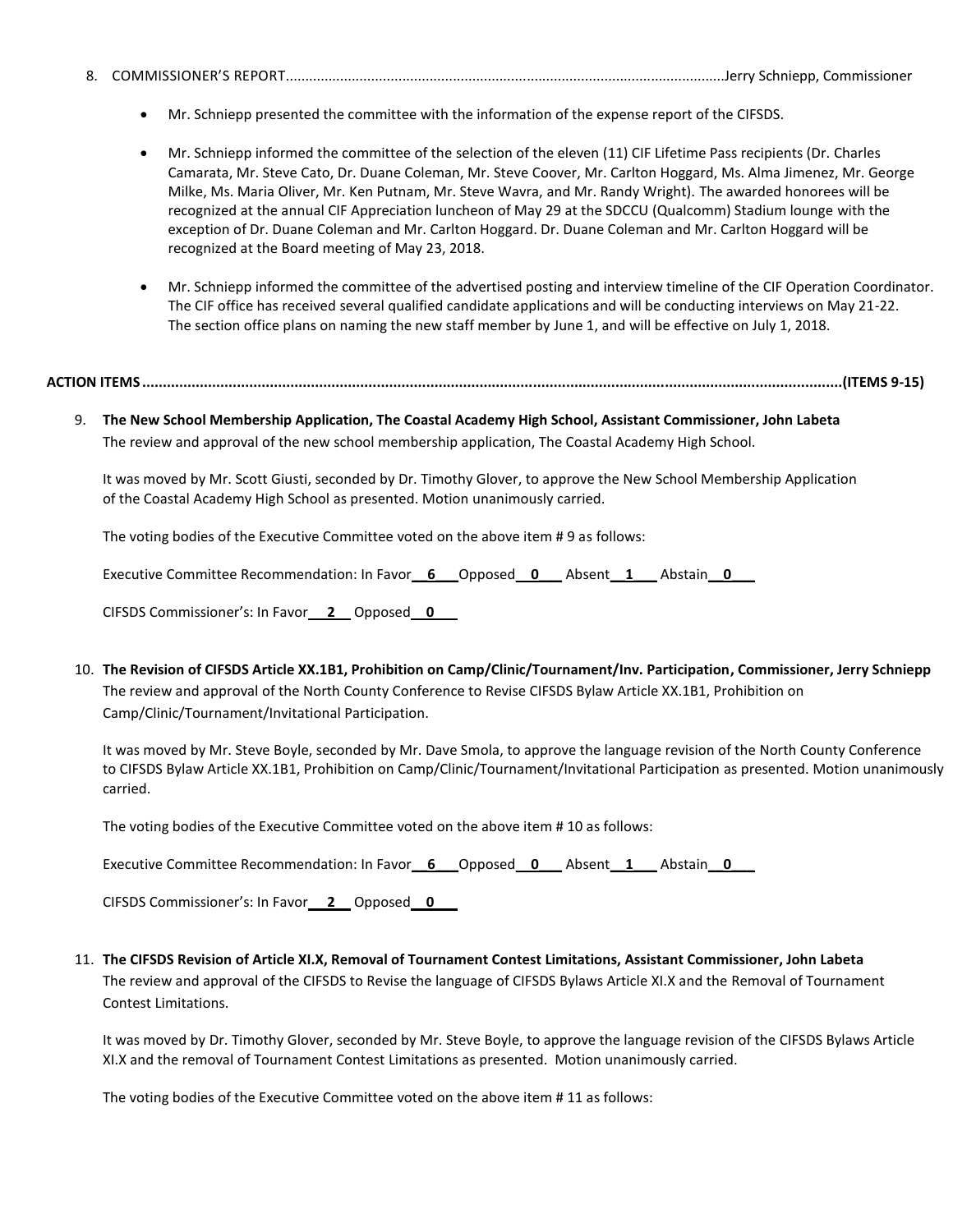Executive Committee Recommendation: In Favor**\_\_6\_\_\_**Opposed\_\_**0\_\_\_** Absent**\_\_1\_\_\_** Abstain**\_\_0\_\_\_**

CIFSDS Commissioner's: In Favor\_\_ **2**\_\_ Opposed\_\_**0**\_\_\_

#### 12. **The CIFSDS Revision of Bylaw VII.1A7,10, Open Division Football, Commissioner, Jerry Schniepp**

The review and approval of the CIFSDS to Revise the language of CIFSDS Bylaws Article VII.1A7,10, Open Division Football.

It was moved by Mr. Steve Boyle, seconded by Mr. Scott Giusti, to approve the language revision of the CIFSDS Bylaws Article VII.1A7,10, Open Division Football as presented. Motion unanimously carried.

The voting bodies of the Executive Committee voted on the above item # 12 as follows:

Executive Committee Recommendation: In Favor\_\_6\_\_\_\_Opposed\_\_0\_\_\_\_\_Absent\_\_1\_\_\_\_Abstain\_\_0\_\_\_\_\_\_\_\_\_\_\_\_\_\_\_\_\_\_\_\_\_\_

CIFSDS Commissioner's: In Favor\_\_ **2**\_\_ Opposed\_\_**0**\_\_\_

13. **The Revision CIFSDS Bylaw 2000.1(3), Football San Diego Section Sport Regulations, Metro Conference President, Joe Heinz** The review and approval of the Metro Conference to Revise CIFSDS Bylaw 2000.1(3), Football San Diego Section Sport Regulations.

It was moved by Dr. Timothy Glover, seconded by Ms. Nancy Acerrio, to approve the language revision of the Metro Conference to Revise CIFSDS Bylaw 2000.1(3), Football San Diego Section Sport Regulations as presented. Motion unanimously carried.

The voting bodies of the Executive Committee voted on the above item # 13 as follows:

Executive Committee Recommendation: In Favor\_\_6\_\_\_\_Opposed\_\_0\_\_\_\_\_Absent\_\_1\_\_\_\_Abstain\_\_0\_\_\_\_

CIFSDS Commissioner's: In Favor\_\_ **2**\_\_ Opposed\_\_**0**\_\_\_

#### 14. **The CIFSDS Revision of Bylaw VII.1A.10, Division V Football, Commissioner, Jerry Schniepp**

The review and approval of the CIFSDS to Revise the language of the CIFSDS Bylaw VII.1A.10, Division V Football.

It was moved by Mr. Steve Boyle, seconded by Mr. Dave Smola, to approve the language revision of the CIFSDS to Revise the language of Bylaw VII.1A.10, Division V Football. Motion unanimously carried.

The voting bodies of the Executive Committee voted on the above item # 14 as follows:

Executive Committee Recommendation: In Favor**\_\_6\_\_\_**Opposed\_\_**0\_\_\_** Absent**\_\_1\_\_\_** Abstain**\_\_0\_\_\_**

CIFSDS Commissioner's: In Favor\_\_ **2**\_\_ Opposed\_\_**0**\_\_\_

#### 15. **The 2018-2019, CIFSDS Budget Proposal, Commissioner, Jerry Schniepp**

The review and approval of the 2018-2019, CIFSDS Budget.

It was moved by Mr. Steve Boyle, seconded by Mr. Scott Giusti, to approve the 2018-2019, CIFSDS Budget Proposal as presented. Motion unanimously carried.

The voting bodies of the Executive Committee voted on the above item # 15 as follows:

Executive Committee Recommendation: In Favor**\_\_6\_\_\_**Opposed\_\_**0\_\_\_** Absent**\_\_1\_\_\_** Abstain**\_\_0\_\_\_**

CIFSDS Commissioner's: In Favor\_\_ **2**\_\_ Opposed\_\_**0**\_\_\_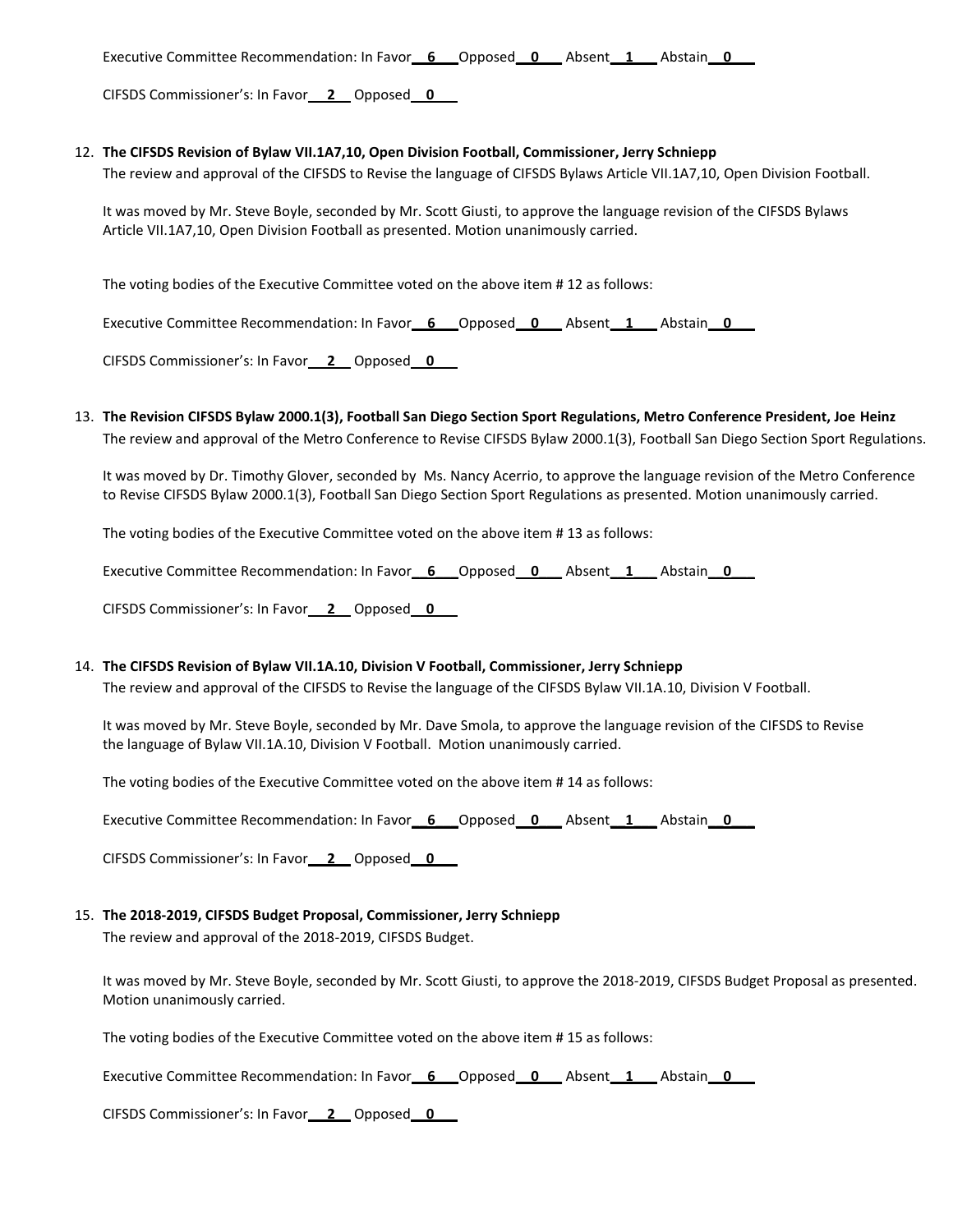### 16. **Pursuant to a Motion to Suspend the Rules to allow item(s) 17 be considered for Action prior to a First Reading.**

It was moved by Mr. Scott Giusti, seconded by Mr. Dave Smola, to Suspend the Rules governing the order of business to permit item(s) 17 be considered for First Reading and Action at the same meeting. Motion unanimously carried.

17. **CIFSDS Selection and Designation of Officers and Representatives, Oceanside USD, Superintendent, Dr. Duane Coleman, Ed.D.** The review and approval of the selection and designation of CIFSDS Officers and Representatives to the Board, Executive Committee, Federated Council, and the language Revision of CIFSDS Article IV B Membership.

It was moved by Mr. Scott Giusti, seconded by Mr. Dave Smola, to approve the CIFSDS Selection and Designation of Officers, Representatives to the Board, and the language Revision of CIFSDS Article IV B Membership as presented. Motion unanimously carried.

The voting bodies of the Executive Committee voted on the above item # 17 as follows:

Executive Committee Recommendation: In Favor**\_\_6\_\_\_**Opposed\_\_**0\_\_\_** Absent**\_\_1\_\_\_** Abstain**\_\_0\_\_\_**

CIFSDS Commissioner's: In Favor\_\_ **2**\_\_ Opposed\_\_**0**\_\_\_

**FIRST READINGS ..................................................................................................................................................** Dr. Duane Coleman, Chair *No first read items submitted.*

**INFORMATION ITEMS ...........................................................................................................................................................(ITEMS 18-21)**

- 18. CIF Calendar Meeting Dates, 2018-2019, Commissioner, Jerry Schniepp Mr. Schniepp informed the committee of the 2018-2019, CIFSDS calendar meetings.
- 19. CIF Yearly Forms, Commissioner, Jerry Schniepp Ms. Candia informed the committee of the CIFSDS yearly forms and the section deadline dates of the forms (CIF State Representatives to League, CIFSDS Agreement, and Conflict of Interest). The information and forms will be placed in the Board agenda of May 23.
- 20. CIF Bylaw 510, Incoming 9<sup>th</sup> Graders, Commissioner, Jerry Schniepp Mr. Schniepp informed the committee of the CIF Bylaw 510, Incoming 9th Graders information.

A round-the-room discussion took place regarding CIFSDS Bylaw 510. Mr. Schniepp informed the committee members that the state commissioners have discussed the bylaw and the interpretation of the language many times. The bylaw language is still being reviewed and discussed at the CIF State Commissioner level.

21. Annual Appreciation Luncheon on May 29, 2018, 11:30 AM; SDCCU (Qualcomm) Stadium, Commissioner, Jerry Schniepp Mr. Schniepp invited the committee to attend the CIFSDS Annual Appreciation luncheon of Tuesday, May 29, 2018, 11:30 A.M.; SDCCU (Qualcomm) Stadium. The section honors its sponsors and numerous individuals (Model Coaches of the Year, Athletic Director of the Year; Athletic Administrator of the Year, and Distinguished Service Award).

\*At the recommendation of the CIF Commissioner, Mr. Jerry Schniepp, this portion of the agenda was modified to include additional information which are listed below. No further action was taken on these Item(s).

• Mr. Schniepp thanked and acknowledged the current outgoing Coordinating Council, Chairperson, Ms. Sandy Noujaim for her great service to the council and to the section's stakeholders.